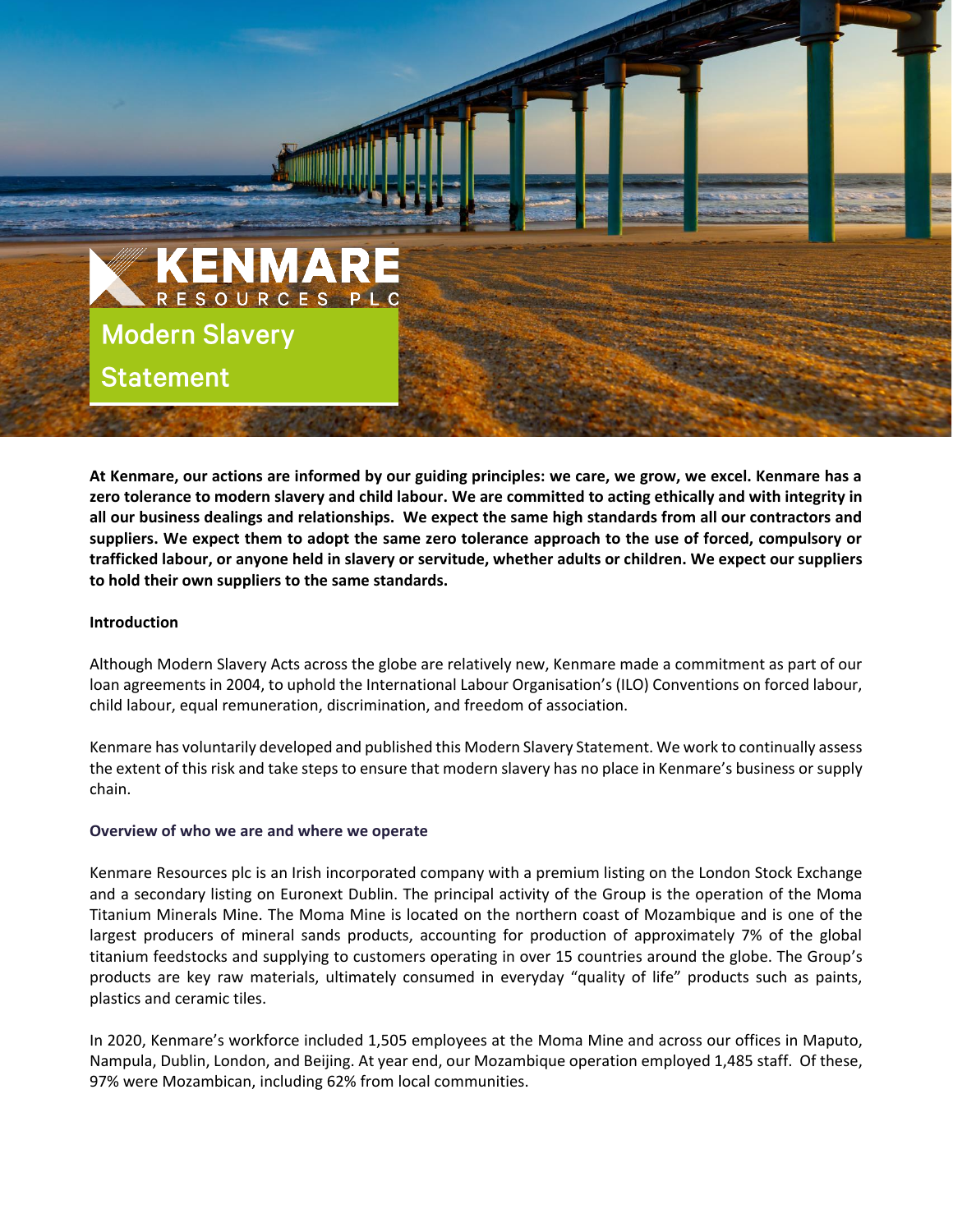# **What is Modern Slavery and its impact?**

Modern Slavery is a term used to encapsulate slavery, servitude and forced or compulsory labour; debt bondage and human trafficking. Child labour is often defined as work that deprives children of their childhood, their potential and their dignity, and is harmful to physical and mental development.

It is estimated that there are approximately 40 million people in modern slavery (Global Slavery Index, 2018). In Mozambique, where the majority of our operations occur, there is estimated to be 152,000 people living in modern slavery. Mozambique is ranked 67 out of 167 on the Global Slavery Index (the lower the number the more prevalent the risk).

### **Governance**

The Board of Directors of Kenmare has ultimate responsibility for the implementation and management of Kenmare's sustainability policies, including issues such as human rights and modern slavery. The Board is supported by a dedicated Sustainability Committee which oversees the management of health, safety, security, social and environmental risks, and facilitates progressive employment practices. The Sustainability Committee has endorsed the following [policies](https://www.kenmareresources.com/sustainability/policies) to guide our business practices.

Our Human Rights policy embodies Kenmare's commitment to respect human rights in all aspects of our business and treat all our stakeholders fairly and with dignity. Our policy supports the International Bill of Human Rights, including the UN Declaration of Human Rights; the ILO's Fundamental Conventions and Declaration on Fundamental Principles and Rights at Work. It expressly prohibits modern slavery in all its forms and has zero tolerance for child or forced labour, and ensures our security systems, guidelines and practices are consistent with international standards, including the Voluntary Principles on Security and Human Rights (VPSHR).

#### **Whistleblowing process**

Kenmare has a whistleblowing policy and procedure in place that provides all Kenmare employees and thirdparty service providers, as well as any member of the public, with the opportunity to independently and anonymously report conduct that is in contravention of any of our policies. This service is provided in Portuguese and English and, to uphold its independence, is outsourced. This service is widely publicised within the organisation, to suppliers and to our host communities.

All whistleblowing reports are directed to the independent provider's central facility, then sent to Kenmare's Internal Auditor and General Counsel who consider the appropriate next steps. All reports and outcomes are presented to Kenmare's Audit and Risk Committee.

# **Supply chain**

Kenmare's supply chain includes over 600 suppliers of which approximately a third are Mozambique based businesses and two thirds are international. These suppliers and contractors provide a range of materials and services, including plant and equipment supply, repairs and servicing; catering and cleaning; fuel supply, and security. Contractors are required to adhere to, as a minimum, relevant Company policies related to human rights, ethical business practices, environmental and social responsibility, and health and safety standards.

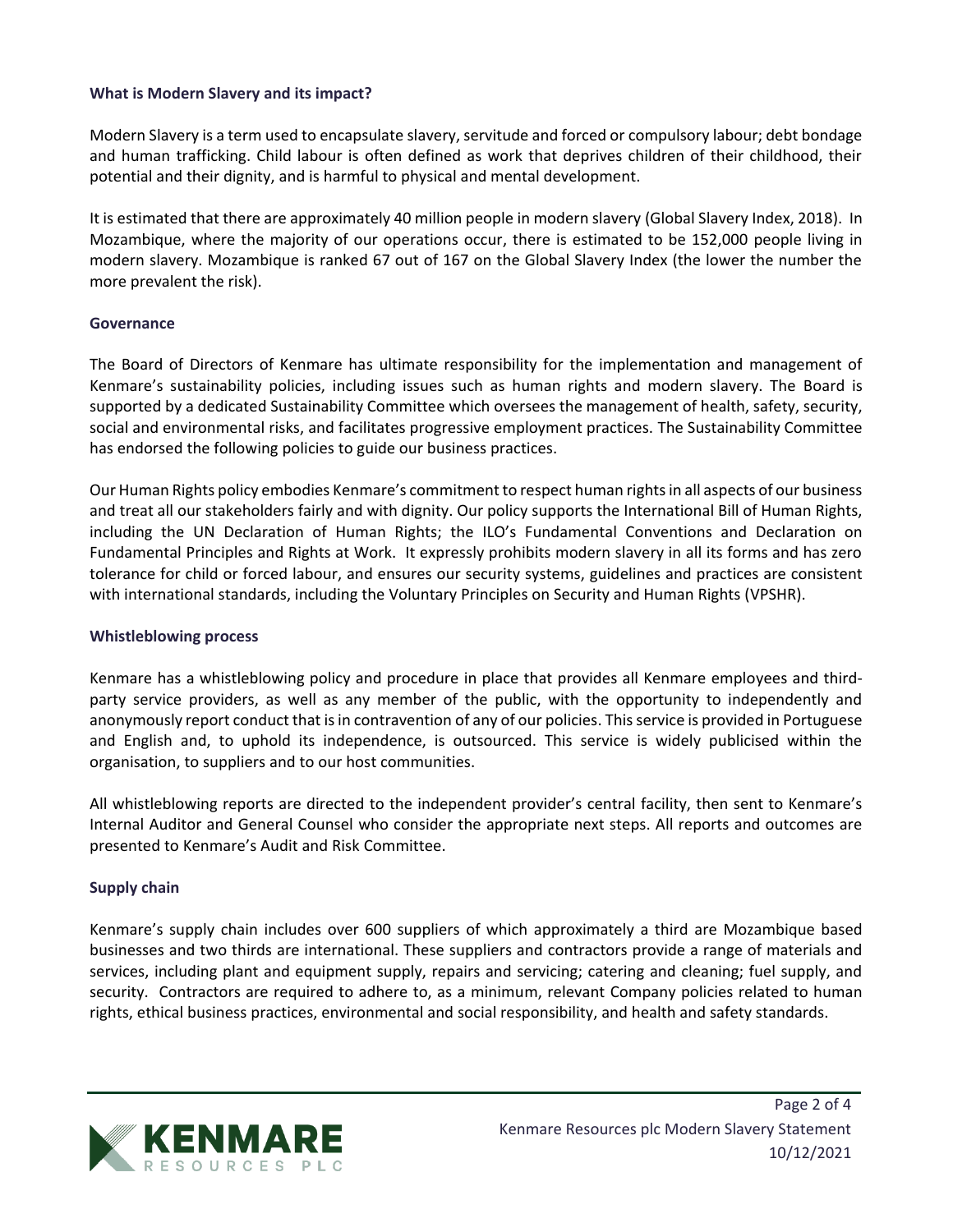Our strategic sourcing programme aims to support the socio-economic development of Mozambique and the communities in which we operate by developing a sustainable, resilient local supply chain through responsible local procurement.

In 2020, Kenmare sourced 53%, by value, of operating goods and services for the Moma Mine from within Mozambique. Of this, \$13.8m was spent in the Nampula province, where our mine is located. Our total procurement spend in Mozambique during 2020 was \$145.8 million including operating and capital expenditure.

# **Due diligence & assurance**

Currently we are not aware of, nor have been informed of modern slavery or human trafficking issues in our supply chain. We do not consider there to be a risk of slavery or human trafficking in our direct operations.

The following activities are in place to ensure Kenmare meets the commitments set out in our Human Rights, Business Ethics and Whistleblowing Policies, ensuring that modern slavery and human trafficking are not part of Kenmare's business or supply chain:

- A policy awareness programme for all employees was conducted and our policies have been integrated into the new starter induction process;
- Kenmare engaged with Mozambique based suppliers and contractors to verify their commitment to comply with our policies. Contracts have been updated with clauses related to conformance with our policies;
- Kenmare enhanced the onboarding of new Mozambique based suppliers, who are required to complete registration documents and sign a declaration of their commitment to comply with all of Kenmare's policies;
- Depending on the level of risk assigned to a potential supplier, Kenmare representatives visit the supplier's operations for quality assurance purposes; and
- Site audits of Kenmare's five largest national suppliers were conducted in 2020 to assess compliance with Company policies. This is being expanded in 2021 to include all national suppliers.

This statement was reviewed and approved by the Board of Kenmare plc. and is signed by Michael Carvill, Managing Director on behalf of the Board of Kenmare plc.

**Michael Carvill** Managing Director 10 December 2021

# **About Kenmare and scope of policy**

Kenmare is an established mining company operating the Moma Titanium Minerals Mine on the north-east coast of Mozambique. This Policy covers the Mine, our Mozambican offices in Nampula and Maputo and our head office in Dublin, Ireland.

We are one of the world's largest producers of mineral sands products, key raw materials ultimately consumed in everyday "quality-of-life" items such as paints, plastics, and ceramic tiles. We mine titanium-rich sands, mainly using dredges that float in artificial ponds, removing 3-5% of ore mined, and separate it into its constituent minerals. We then progressively rehabilitate the mined land before it is handed back to the local community. Once the minerals are separated, we transport our final products to ocean-going vessels from our dedicated port facility.